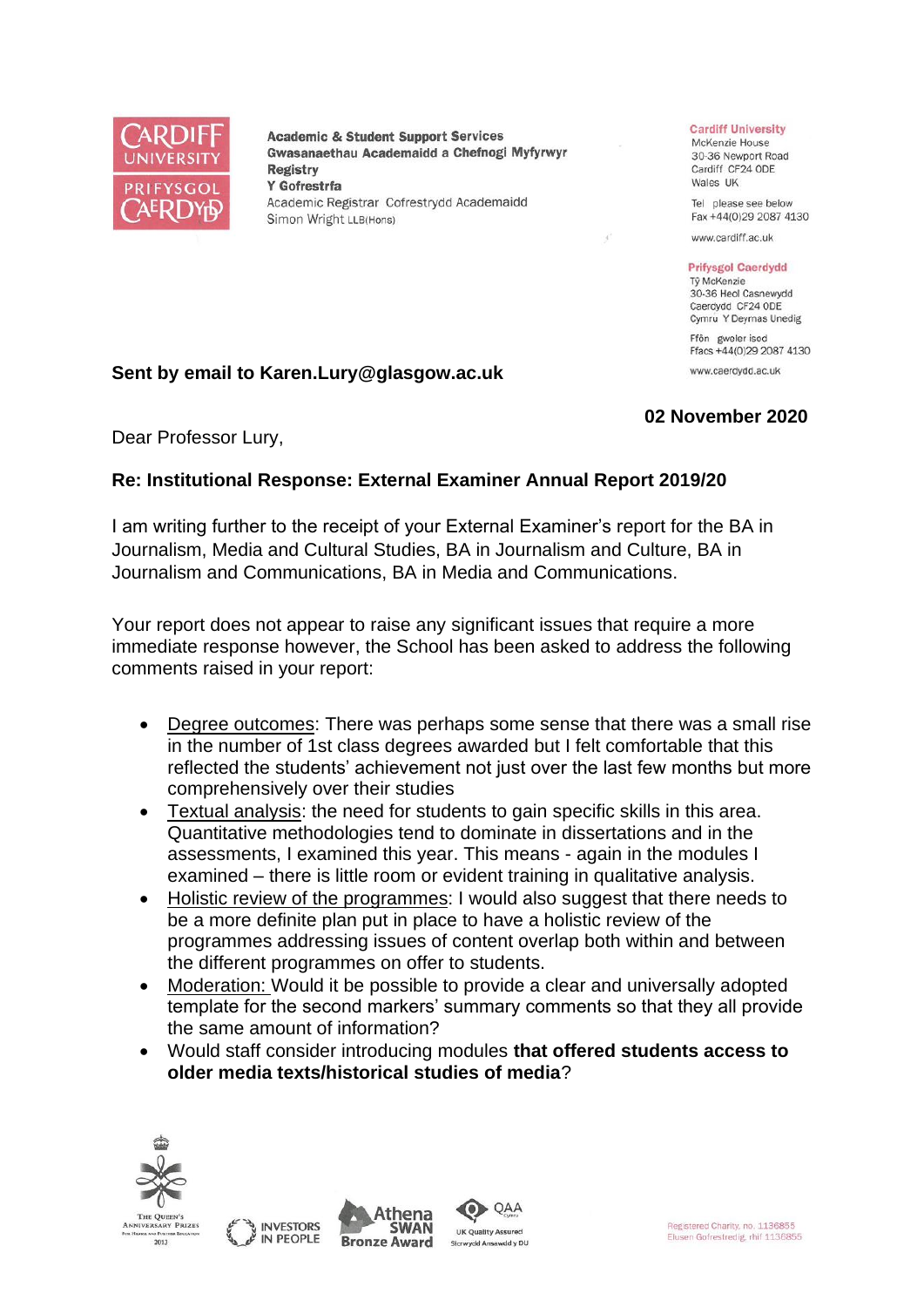I am confident that the Programme Team will endeavour to address the issues identified in your report and your comments will help inform their [Annual Review and](https://www.cardiff.ac.uk/public-information/quality-and-standards/monitoring-and-review/annual-review-and-enhancement)  [Enhancement](https://www.cardiff.ac.uk/public-information/quality-and-standards/monitoring-and-review/annual-review-and-enhancement) process.

# Degree Outcomes

Whilst you have not raised this as a concern in your report from a subject specific point of view, the Chair of the Academic Standards and Quality Committee has asked the School to review their degree outcomes profile as there has been a significant rise in first class honours degrees during 2019/20 compared with other years.

The School will be required to look at this in detail to try and understand any underlying factors that may have contributed to this both positive and negative. I am sure you will agree that it is important we ensure that academic standards are appropriately set and maintained with reference to external expectations in line with our responsibility to publish a Degree Outcomes Statement as specified by the UK Standing Committee for Quality Assessment (UKSCQA) Statement of Intent to protect the value of UK degrees.

The University is pleased to note your positive comments, including:

- 1. Your positive comments regarding the programme structure, academic standards, and assessment process.
- 2. There is evidently a very deep level of engagement in teaching by staff and students have very clear directions as to what is expected for each assessment. The level of work achieved is surely testament to the efforts of students but also to teaching staff (both permanent and GTAs) in supporting students during this difficult period – this was particularly evident in terms of the dissertations I examined.
- 3. **Fashion Futures**: I was really impressed with the quality of work and felt that the module had evidently communicated its aims/aspirations to this group of students very clearly. It was evident from the portfolio that the students would leave with a very good set of transferable skills.
- 4. **Reporting Conflict in the Civil Sphere** and **Birth, Death and Marriage in the Media** were fascinating and innovative modules. Students (particularly in Reporting Conflict) produced some outstanding work and it was clear to see how these modules could also 'reach out' and interconnect with other modules available to the students in a way that would develop their 'independent curiosity'.
- 5. **Body/Image** was also an interesting module, with some of the students' presentations presenting some really lively and interesting analysis and evidently reflecting their own interests/passions.
- 6. The programme provides a high-quality education, and this is recognised as such by academics and practitioners in the field in the UK and beyond. In my view, it is undoubtedly one of the top 3 Polcom programmes in the country.
- 7. It is also clear to me that the grades are an accurate reflection of the standards that students achieved and so are the overall degree classifications. The changes made as a result of COVID (the Safety Net Policy) seem reasonable and in line with what has been done by other UK